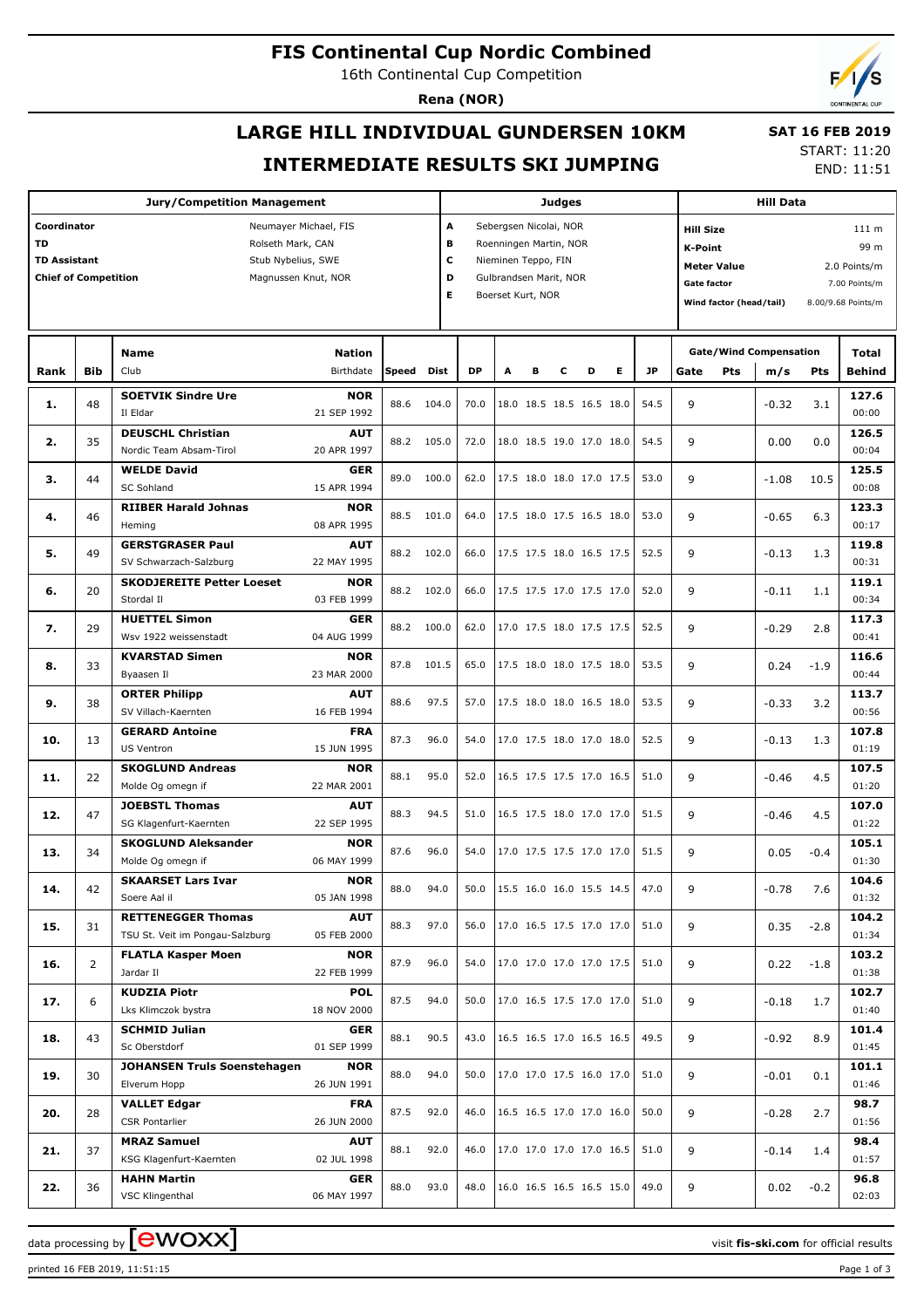# **FIS Continental Cup Nordic Combined**

16th Continental Cup Competition

**Rena (NOR)**

# **LARGE HILL INDIVIDUAL GUNDERSEN 10KM**

### **SAT 16 FEB 2019**

## **INTERMEDIATE RESULTS SKI JUMPING**

START: 11:20 END: 11:51

|      |                |                                   |               |                    |       |      |   |   |   |                                      | ___________              |           |                               |            |         |        |        |
|------|----------------|-----------------------------------|---------------|--------------------|-------|------|---|---|---|--------------------------------------|--------------------------|-----------|-------------------------------|------------|---------|--------|--------|
|      |                | <b>Name</b>                       | <b>Nation</b> |                    |       |      |   |   |   |                                      |                          |           | <b>Gate/Wind Compensation</b> |            |         |        | Total  |
| Rank | <b>Bib</b>     | Club                              | Birthdate     | Speed              | Dist  | DP   | А | в | c | D                                    | E.                       | <b>JP</b> | Gate                          | <b>Pts</b> | m/s     | Pts    | Behind |
|      |                |                                   |               |                    |       |      |   |   |   |                                      |                          |           |                               |            |         |        |        |
| 23.  | 24             | <b>PFORDTE Maximilian</b>         | <b>GER</b>    | 88.3               | 90.0  | 42.0 |   |   |   | 16.0 16.5 17.0 15.0 15.5             |                          | 48.0      | 9                             |            | $-0.52$ | 5.0    | 95.0   |
|      |                | WSV Gruena.                       | 25 JUN 1998   |                    |       |      |   |   |   |                                      |                          |           |                               |            |         |        | 02:10  |
|      |                | <b>TASCHLER Martin</b>            | <b>ITA</b>    |                    |       |      |   |   |   |                                      |                          |           |                               |            |         |        | 94.3   |
| 24.  | 11             | AMATEURSKICLUB TOBLACH - DOE      | 11 AUG 1997   | 88.0               | 89.5  | 41.0 |   |   |   | 15.5 16.0 16.0 16.5 16.5             |                          | 48.5      | 9                             |            | $-0.50$ | 4.8    | 02:13  |
|      |                | <b>VAXELAIRE Lilian</b>           | <b>FRA</b>    |                    |       |      |   |   |   |                                      |                          |           |                               |            |         |        | 93.8   |
| 25.  | 21             | S.C xonrupt                       | 04 FEB 1998   | 87.9               | 90.0  | 42.0 |   |   |   | 17.0 16.5 17.0 16.5 16.5             |                          | 50.0      | 9                             |            | $-0.19$ | 1.8    | 02:15  |
|      |                | <b>JAROSZ Mateusz</b>             | <b>POL</b>    |                    |       |      |   |   |   |                                      |                          |           |                               |            |         |        | 93.7   |
| 26.  | 5              | Ts Wisla zakopane                 | 22 APR 2002   | 88.3               | 91.0  | 44.0 |   |   |   | 16.0 16.5 16.5 16.0 16.0             |                          | 48.5      | 9                             |            | $-0.12$ | 1.2    | 02:16  |
|      |                |                                   |               |                    |       |      |   |   |   |                                      |                          |           |                               |            |         |        |        |
| 27.  | 25             | <b>DAGN Florian</b>               | <b>AUT</b>    | 87.9               | 88.0  | 38.0 |   |   |   | 17.0 17.0 16.5 17.0 16.5             |                          | 50.5      | 9                             |            | $-0.53$ | 5.1    | 93.6   |
|      |                | Kitzbueheler Ski Club - KSC       | 10 DEC 1999   |                    |       |      |   |   |   |                                      |                          |           |                               |            |         |        | 02:16  |
| 27.  | 9              | <b>GALUNIN Artem</b>              | <b>RUS</b>    | 87.7               | 90.5  | 43.0 |   |   |   | 16.0 16.5 16.5 17.0 16.0             |                          | 49.0      | 9                             |            | $-0.17$ | 1.6    | 93.6   |
|      |                | Nizhny Novgorod                   | 08 OCT 1999   |                    |       |      |   |   |   |                                      |                          |           |                               |            |         |        | 02:16  |
| 29.  | 32             | <b>LEHNERT Luis</b>               | <b>GER</b>    | 87.9               | 101.0 | 64.0 |   |   |   | 10.5 11.0 10.5 10.5 10.0             |                          | 31.5      | 9                             |            | 0.28    | $-2.2$ | 93.3   |
|      |                | Wsv Oberaudorf                    | 12 JUN 2000   |                    |       |      |   |   |   |                                      |                          |           |                               |            |         |        | 02:17  |
| 30.  | 26             | <b>MAIERHOFER Manuel</b>          | <b>ITA</b>    | 88.7               | 88.5  | 39.0 |   |   |   | 16.0 16.5 16.0 16.0 16.5             |                          | 48.5      | 9                             |            | $-0.57$ | 5.5    | 93.0   |
|      |                | <b>GS FIAMMEGIALLE</b>            | 17 DEC 1992   |                    |       |      |   |   |   |                                      |                          |           |                               |            |         |        | 02:18  |
|      |                | <b>RETTENEGGER Stefan</b>         | AUT           | 87.7               | 88.5  | 39.0 |   |   |   | 16.5 17.0 16.5 16.5 17.0             |                          | 50.0      |                               |            |         |        | 92.8   |
| 31.  | 27             | SK Saalfelden                     | 03 FEB 2002   |                    |       |      |   |   |   |                                      |                          |           | 9                             |            | $-0.39$ | 3.8    | 02:19  |
|      |                | <b>JARZABEK Dawid</b>             | <b>POL</b>    |                    |       |      |   |   |   |                                      |                          |           |                               |            |         |        | 92.8   |
| 31.  | 10             | Ts Wisla zakopane                 | 03 MAR 1999   | 87.9               | 90.0  | 42.0 |   |   |   | 16.5 16.0 16.5 15.5 16.0             |                          | 48.5      | 9                             |            | $-0.24$ | 2.3    | 02:19  |
|      | 40             | <b>BURAAS Lars</b>                | <b>NOR</b>    |                    |       |      |   |   |   |                                      |                          |           |                               |            |         | 92.0   |        |
| 33.  |                | Hurdal II                         | 17 JAN 1995   | 87.9               | 88.5  | 39.0 |   |   |   | 16.0 16.0 16.0 16.0 16.0             |                          | 48.0      | 9                             |            | $-0.52$ | 5.0    | 02:22  |
| 34.  | 23             | <b>WELDE Jonas</b>                |               | <b>GER</b>         |       |      |   |   |   |                                      |                          |           |                               |            |         | 89.9   |        |
|      |                | Sc Sohland                        | 12 MAR 1998   | 88.2               | 87.5  | 37.0 |   |   |   | 16.0 16.0 16.5 16.5 16.0             |                          | 48.5      | 9                             |            | $-0.45$ | 4.4    | 02:31  |
| 35.  | 19             | <b>ANDREWS Grant</b>              | <b>USA</b>    |                    |       |      |   |   |   |                                      |                          |           |                               |            |         | 86.4   |        |
|      |                |                                   | 03 DEC 1997   | 87.2               | 88.5  | 39.0 |   |   |   | 16.5 16.0 16.0 16.5 16.0             |                          | 48.5      | 9                             |            | 0.14    | $-1.1$ | 02:45  |
|      | $\mathbf{1}$   | Steamboat Springs Winter Sports C |               |                    |       |      |   |   |   |                                      |                          |           |                               |            |         |        |        |
| 36.  |                | <b>OTTESEN Emil</b>               | <b>NOR</b>    | 87.7               | 88.5  | 39.0 |   |   |   | 16.5 16.0 16.0 16.5 16.0             |                          | 48.5      | 9                             |            | 0.22    | $-1.8$ | 85.7   |
|      |                | Gausdal Skilag                    | 01 JUL 2001   |                    |       |      |   |   |   |                                      |                          |           |                               |            |         |        | 02:48  |
| 37.  | 41             | <b>TILLER Simen</b>               |               | <b>NOR</b><br>88.1 | 85.5  | 33.0 |   |   |   | 16.0 15.5 15.5 15.0 14.5             |                          | 46.0      | 9                             |            | $-0.64$ | 6.2    | 85.2   |
|      |                | Moelven                           | 26 NOV 1995   |                    |       |      |   |   |   |                                      |                          |           |                               |            |         |        | 02:50  |
| 38.  | 45             | <b>LANGE Jakob</b>                | <b>GER</b>    | 88.2               | 83.0  | 28.0 |   |   |   | 16.5 16.0 16.0 16.5 16.0             |                          | 48.5      |                               | 9          | $-0.80$ | 7.7    | 84.2   |
|      |                | WSV Kiefersfelden                 | 05 AUG 1995   |                    |       |      |   |   |   |                                      |                          |           |                               |            |         |        | 02:54  |
| 39.  | 12             | <b>PRONIN Ivan</b>                | <b>RUS</b>    | 87.9               | 85.5  | 33.0 |   |   |   |                                      | 15.0 14.5 15.0 15.5 15.5 | 45.5      | 9                             |            | $-0.30$ | 2.9    | 81.4   |
|      |                | Kor1 Vyborgskaya sdushor          | 16 OCT 1998   |                    |       |      |   |   |   |                                      |                          |           |                               |            |         |        | 03:05  |
|      |                | <b>SHUMATE Jared</b>              | <b>USA</b>    |                    |       |      |   |   |   |                                      |                          |           |                               |            |         |        | 81.0   |
| 40.  | 39             | Park City Ski and Snowboard       | 06 MAR 1999   | 88.0               | 83.5  | 29.0 |   |   |   | 16.0 16.0 16.5 17.0 16.0             |                          | 48.5      | 9                             |            | $-0.36$ | 3.5    | 03:06  |
|      |                | <b>ROCHAT Theo</b>                | <b>FRA</b>    |                    |       |      |   |   |   |                                      |                          |           |                               |            |         |        | 80.9   |
| 41.  | 18             | S.C xonrupt                       | 05 FEB 1999   | 87.6               | 86.0  | 34.0 |   |   |   | 15.5 15.5 16.0 17.0 14.5             |                          | 47.0      | 9                             |            | 0.01    | $-0.1$ | 03:07  |
|      |                | <b>SZCZECHOWICZ Andrzej</b>       | <b>POL</b>    |                    |       |      |   |   |   |                                      |                          |           |                               |            |         |        | 78.9   |
| 42.  | 3              | Ts Wisla zakopane                 | 14 SEP 2000   | 87.2               | 86.5  | 35.0 |   |   |   | 15.0 15.5 16.5 15.5 15.5             |                          | 46.5      | 9                             |            | 0.32    | $-2.6$ | 03:15  |
|      |                | <b>ILVES Andreas</b>              | EST           |                    |       |      |   |   |   |                                      |                          |           |                               |            |         |        | 76.0   |
| 43.  | 4              | Elva Skiclub                      | 28 APR 2000   | 88.0               | 84.0  | 30.0 |   |   |   | 16.0 15.5 16.0 16.0 16.5             |                          | 48.0      | 9                             |            | 0.25    | $-2.0$ | 03:26  |
|      |                | <b>OVSIANNIKOV Aleksandr</b>      |               |                    |       |      |   |   |   |                                      |                          |           |                               |            |         |        |        |
| 44.  | 15             |                                   | <b>RUS</b>    | 87.2               | 82.0  | 26.0 |   |   |   | 16.0 16.0 16.0 16.0 16.0             |                          | 48.0      | 9                             |            | $-0.19$ | 1.8    | 75.8   |
|      |                | Moscow UOR2                       | 27 AUG 1996   |                    |       |      |   |   |   |                                      |                          |           |                               |            |         |        | 03:27  |
| 45.  | 16             | <b>PAROLARI Denis</b>             | ITA           | 87.8               | 81.0  | 24.0 |   |   |   | 16.0 15.5 15.5 15.5 15.5             |                          | 46.5      | 9                             |            | $-0.21$ | 2.0    | 72.5   |
|      |                | LAVAZE' VARENA                    | 14 SEP 1998   |                    |       |      |   |   |   |                                      |                          |           |                               |            |         |        | 03:40  |
| 46.  | 17             | <b>GIANMOENA Luca</b>             | ITA           | 87.9               | 81.0  | 24.0 |   |   |   |                                      | 15.5 15.5 16.0 16.5 16.0 | 47.5      | 9                             |            | $-0.08$ | 0.8    | 72.3   |
|      |                | LAVAZE' VARENA                    | 16 NOV 1997   |                    |       |      |   |   |   |                                      |                          |           |                               |            |         |        | 03:41  |
| 47.  | $\overline{7}$ | <b>LEE Robert</b>                 | EST           | 87.4               | 81.5  | 25.0 |   |   |   |                                      |                          | 45.5      | 9                             |            | 0.06    | $-0.5$ | 70.0   |
|      |                | Nomme Sportclub                   | 28 SEP 2001   |                    |       |      |   |   |   |                                      | 14.5 15.0 16.0 15.0 15.5 |           |                               |            |         |        | 03:50  |
|      |                | <b>LEDGER Beckett</b>             | <b>USA</b>    |                    |       |      |   |   |   |                                      |                          |           |                               |            |         |        | 65.3   |
| 48.  | 8              | New York Ski Ed Foundation        | 15 MAR 2000   | 87.8               | 80.5  | 23.0 |   |   |   | $ 14.5 \t14.0 \t14.5 \t14.5 \t13.0 $ |                          | 43.0      | 9                             |            | 0.09    | $-0.7$ | 04:09  |

data processing by **CWOXX** and  $\overline{A}$  wisit **fis-ski.com** for official results